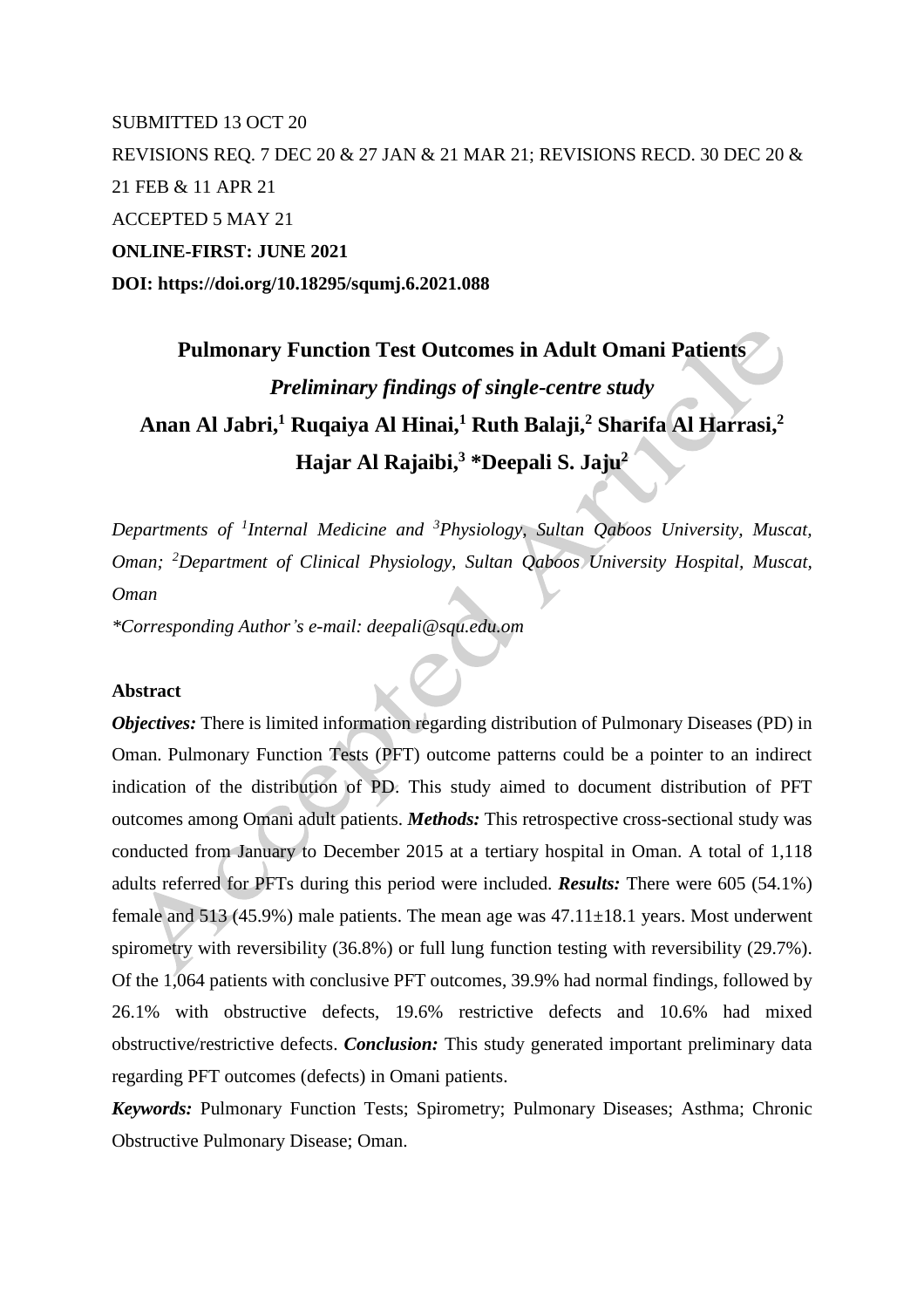#### **Introduction**

According to the World Health Organization, chronic obstructive pulmonary disease (COPD) will become the third leading cause of death by 2030.<sup>1</sup> Each country will therefore need to conduct evidence-based policy and resource planning to provide for the increased burden of non-communicable diseases such as bronchial asthma and COPD. Although the prevalence of chronic pulmonary diseases in the Eastern Mediterranean (EMRO) region is rising, research output is low in these fields. $2-4$  Another recent systematic review similarly noted an underrepresentation of data from the EMRO, South East Asian and African regions.<sup>5</sup>

Pulmonary diseases (PDs) can be monitored and distinguished using pulmonary function tests (PFTs).<sup>6,7</sup> Generally, PDs can be classified into obstructive or restrictive diseases. Obstructive diseases—such as asthma, chronic bronchitis and emphysema—are characterised by airflow limitations due to narrowing of the anatomic airway or loss of elastic recoil, thereby leading to partial or complete obstruction and increased resistance to air movement.<sup>8</sup> Restrictive diseases—like sarcoidosis, pneumoconiosis, acute respiratory distress syndrome and interstitial fibrosis of unknown aetiology—are denoted by reduced total lung capacity due to factors restricting expansion of the lung parenchyma, such as pleural diseases, obesity, interstitial lung disease (ILD) or chest wall disorders. In certain cases, obstructive and restrictive lung diseases can overlap. 6

Specifically in Oman, there is limited information concerning the burden of common respiratory diseases; in particular, COPD remains underdiagnosed and undertreated and limited data are available regarding rates of restrictive diseases or asthma in adults.<sup>9,10</sup> PFT outcomes are corroborated by referring clinicians to confirm presence of PD. This study aimed to document the distribution of PFT outcomes as obstructive, restrictive and mixed obstructive/restrictive defects in Omani adult patients referred for PFTs to a tertiary hospital in Muscat, Oman. These findings will generate important baseline evidence for researchers.

#### **Methods**

This retrospective study of PFTs was conducted at a tertiary care hospital in Muscat from January to December 2015. All adult patients referred by clinicians for PFTs to assess lung function were included in the study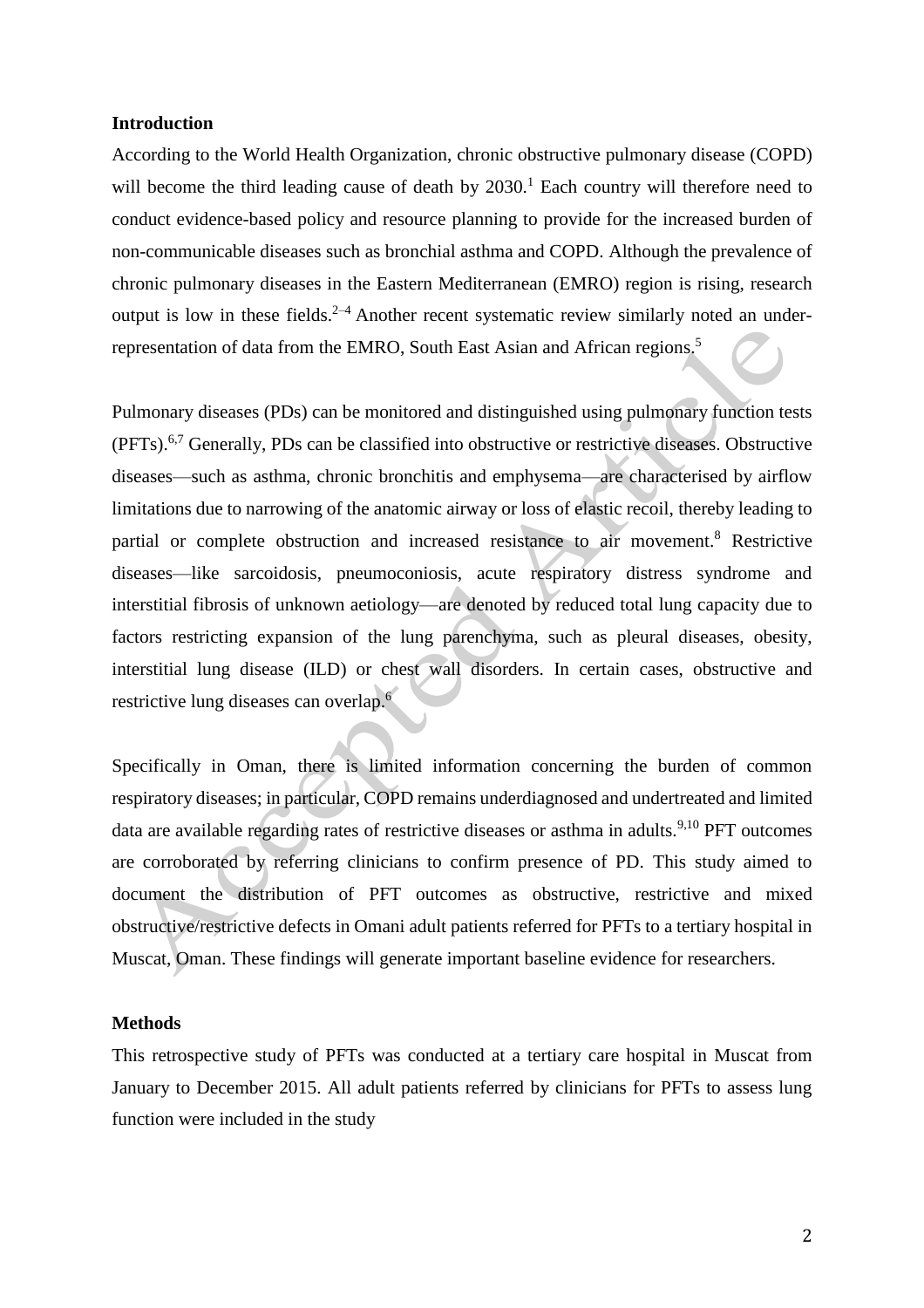Patients underwent spirometry (Platinum Elite™ Body Plethysmograph, MGC Diagnostics Corp., Saint Paul, Minnesota, USA; and PowerCube® System, Ganshorn Medizin Electronic, Niederlauer, Germany) or full lung function testing (FLF) (PowerCube® System, Ganshorn Medizin Electronic). In this pulmonary laboratory of the study centre (a) spirometry includes estimation of FVC and FEV1 (b) FLF includes spirometry and estimations of lung volumes and diffusion functions. Asian standard reference equations were used to estimate predicted values.<sup>6</sup> All patients are instructed not to use bronchodilators the morning prior to the test to avoid altering baseline spirometry indices.

All PFT results were interpreted by a specialist according to the criteria of the American Thoracic Society (ATS)/European Respiratory Society (ERS).<sup>6</sup> Information regarding the patients' sociodemographic characteristics, referring physician and hospital, reason for referral and PFT outcomes was collected. The PFT outcomes were categorised as normal findings; obstructive defects; restrictive defects; mixed obstructive/restrictive defects or isolated diffusion impairment. Patients with inconclusive findings were excluded from the analysis of PFT outcomes.

Data were entered into the Statistical Package for the Social Sciences (SPSS), Version 22.0 (IBM Corp., Armonk, New York, USA). Results were presented using descriptive statistics, including frequencies and percentages. Associations between gender and type of test done, referring hospital and specialty and PFT outcomes were assessed using a Chi-squared test. Gender differences in age and body mass index (BMI) were calculated using a student's t-test.

Ethical approval for this study was obtained from the Medical Research & Ethics Committee of the College of Medicine & Health Sciences, Sultan Qaboos University.

# **Results**

A total of 1,118 adult patients underwent PFTs during the study period. Of these, 513 (45.9%) were male and 605 (54.1%) were female. Compared to female patients, male patients were significantly younger ( $P = 0.007$ ) and had lower BMI values ( $P < 0.001$ ). Most patients underwent spirometry with reversibility (36.8%), followed by full lung function testing with reversibility (29.7%). The majority were referred from a national tertiary hospital (76.4%). Over half (52.4%) were referred from pulmonary medicine, while the remaining patients were referred from other specialties [Table 1].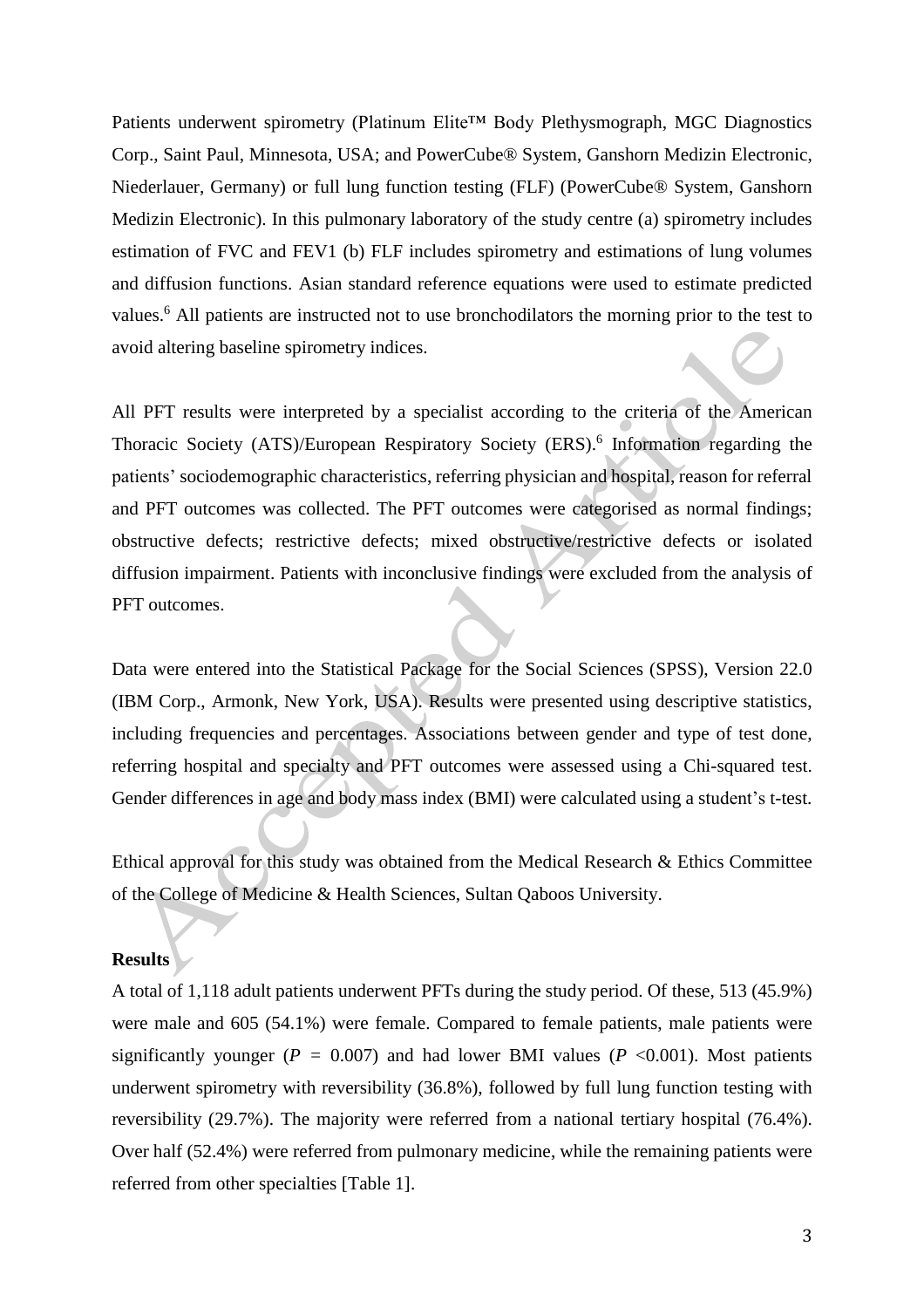A total of 890 patients (79.6%) were referred for PFTs due to respiratory symptoms or conditions, including asthma (41.2%), shortness of breath (17.6%), cough (15.5%), ILD (8.9%), COPD (8.2%), bronchiectasis (7.8%), wheeze (4.1%), obstructive sleep apnoea (2.5%), sarcoidosis (1.9%), systemic lupus erythematosus (1.3%), cystic fibrosis (0.4%) and lung carcinoma (0.3%). The other 228 patients (20.4%) were referred for other reasons, including presurgical assessment (11.8%), pre/post-bone marrow transplant assessment (5.5%), genetic or immunological diseases (3%), pre/post-chemotherapy assessment (2.1%) and pre-hyperbaric oxygen therapy assessment (0.2%). A total of 271 patients (24.2%) had two or more reasons for PFT referral.

Overall, the PFT findings for 54 patients (4.8%) were inconclusive. Of the remaining 1,064 patients (95.2%) with conclusive results, 425 (39.9%) had normal PFT findings. But 311/425 had respiratory symptoms or conditions. A total of 278 patients (26.1%) had obstructive defects, 209 (19.6%) had restrictive defects, 113 (10.6%) had mixed obstructive/restrictive defects and 39 (3.7%) had isolated diffusion impairment. Total of 136/278 (48.9%) of obstructive defects were evident from spirometry with reversibility. About 60.8% (127/209) of restrictive defects were identified by FLF testing, although restrictive signs were earlier evident by spirometry in 82 cases (39.2%) [Table 2]. The frequency of isolated diffusion impairment was significantly higher in females compared to males ( $\chi^2$  = 23.21; *P* <0.001) [Table 3].

#### **Discussion**

The current study aimed to consolidate relevant information regarding the obstructive and restrictive defects as outcomes of PFTs in Omani adults. The distribution of PFT defect patterns could be a pointer to an indirect indication of the distribution of PD patterns. We reiterate that although most of PFTs were for respiratory symptoms or conditions, however, one fifth of PFTs were for preoperative assessment, obesity, pre-drug and pre-bone marrow studies in which the presence of any defect may not indicate a respiratory disease.

Researchers have proposed that spirometry be incorporated into assessments of airflow obstruction; however, estimates of spirometry-assessed COPD burden from epidemiological studies are often inconsistent due to variations in methods, including spirometry cut-off values.<sup>11</sup> In our study, we have considered spirometry to document obstructive defects using standard guidelines<sup>6</sup>. Alzaabi *et al*. conducted a review of studies from the EMRO and Middle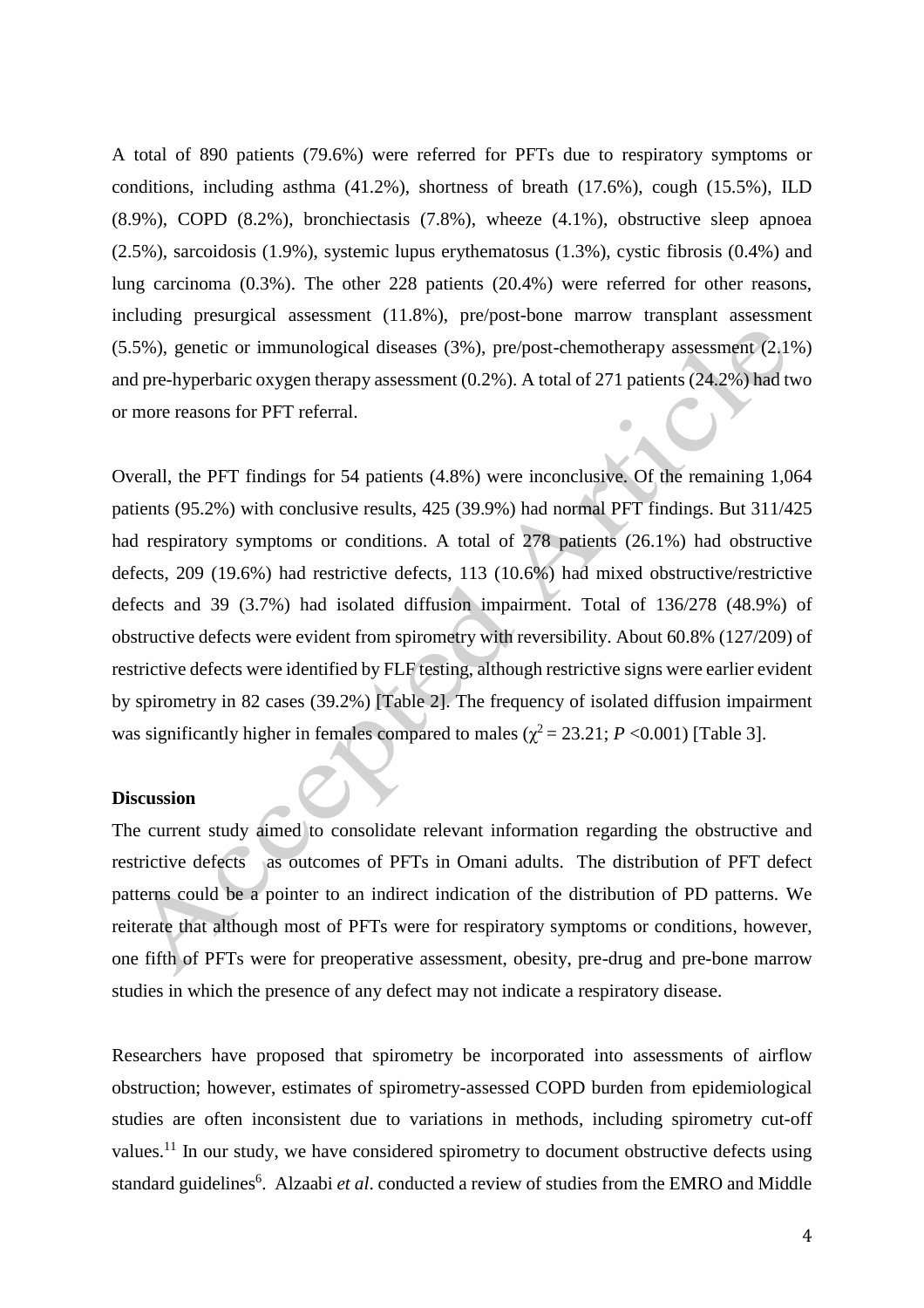Eastern and North African regions, excluding Oman; the researchers noted that the prevalence of COPD in these regions was likely underestimated due to an overreliance on clinical diagnosis rather than spirometry findings or international diagnostic guidelines.<sup>12</sup> In our study centre, patients are usually referred for PFTs by a clinician based on suspicion of obstructive disease. Spirometry indices allow for the objective assessment of obstructive impairment compared to physician-diagnosed disease. In the Gulf region, lung function testing is generally underutilised, with 66% of patients reportedly never having undergone a PFT; moreover, peak expiratory flow is rarely used as an indicator of breathing difficulty.<sup>3,13</sup> Classifying PDs into restrictive, obstructive or other categories is only possible with full lung function testing. The current study utilised data based on both spirometry and full lung function testing, including assessment of lung volume and diffusion capacity.

The present study showed that obstructive defects was most prevalent, followed by restrictive defects in this limited sample. In 2012, the World Health Survey reported that the prevalence of physician-diagnosed asthma in the EMRO region was considerably lower at 2.95%; however, data for this region were limited to a few countries, including Pakistan (3.12%), the United Arab Emirates (5.3%), Morocco (2.76%) and Tunisia (2.74%).<sup>14</sup> A recent meta-analysis found that the pooled crude prevalence of spirometry-defined COPD in the EMRO region was 13.2%. <sup>5</sup> Masjedi *et al.* reported the pooled prevalence of asthma and COPD in the EMRO region to be 9.38% and 5.39%, respectively.<sup>4</sup>

In the present study, 29.2% of patients with conclusive PFT results demonstrated normal findings, despite been referred for respiratory symptoms or conditions. This could be because the respiratory symptoms of such patients were being controlled with various pharmaceutical treatments, or because the PFTs were performed to assess the presenting symptoms. Further research to explore reasons for this finding is recommended as this was beyond the scope of the current study. In addition, a significant association was noted between pulmonary defect patterns and gender. In particular, the frequency of obstructive and mixed obstructive/restrictive pulmonary defects were significantly higher in males compared to females, whereas the reverse was true for isolated diffusion impairment. Reasons for this are unclear. Isolated diffusion impairment could be an indicator of restrictive pulmonary disease suggestive of an early lung disease or an infiltrative process. However our study shows restrictive defects and low diffusion similar to other studies in the region.<sup>15,16</sup>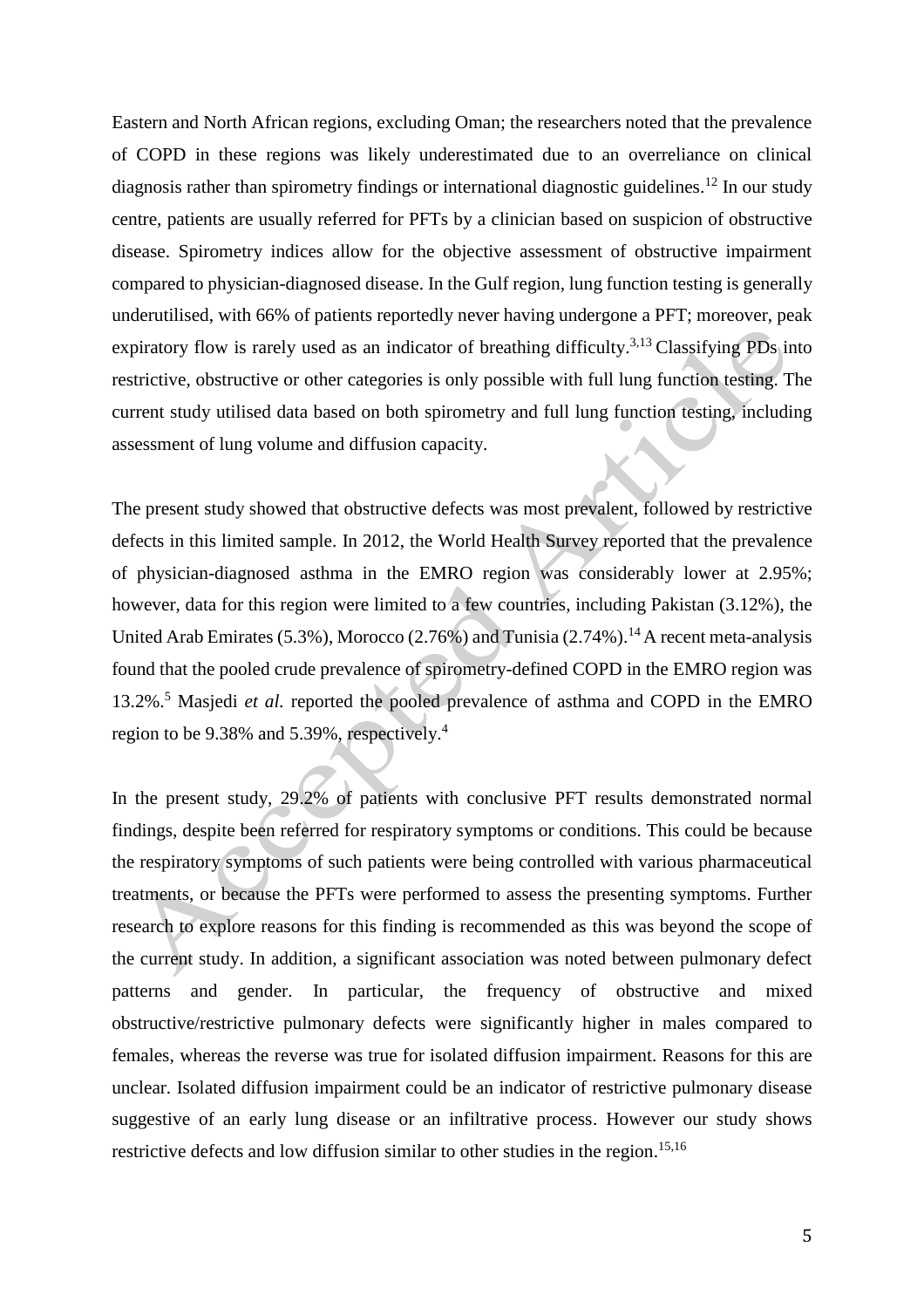A major limitation of the current study was that pulmonary defect patterns cannot be meaningfully considered as PD patterns. Besides, isolated diffusion impairment can be documented in non-pulmonary diseases like cardiac failure but this issue was not considered in our research. Our findings in no way can be generalized to the country as they are from a single study center.

# **Conclusion**

Among adult Omanis referred to a tertiary hospital for PFTs, obstructive defects were found to be present in  $1/4^{\text{th}}$ ; restrictive defects in  $1/5^{\text{th}}$ ; mixed obstructive restrictive defects in  $1/10^{\text{th}}$  and about 4% had isolated diffusion impairment among the referred patients. These preliminary findings of distribution of defects could be a pointer to an indirect indication of the distribution of PDs in this set-up. These statistics also provide baseline estimates for sample size calculations in future research.

# **References**

- 1. World Health Organization. Chronic respiratory diseases: COPD predicted to be third leading cause of death in 2030. From: [www.who.int/respiratory/copd/World\\_Health\\_Statistics\\_2008/en/](http://www.who.int/respiratory/copd/World_Health_Statistics_2008/en/) Accessed: Sep 2020.
- 2. Sweileh WM, Al-Jabi SW, Zyoud SH, Sawalha AF. Bronchial asthma and chronic obstructive pulmonary disease: Research activity in Arab countries. Multidiscip Respir Med 2014; 9:38. https://doi.org/10.1186/2049-6958-9-38.
- 3. Khadadah M, Mahboub B, Al-Busaidi NH, Sliman N, Soriano JB, Bahous J. Asthma insights and reality in the Gulf and the near East. Int J Tuberc Lung Dis 2009; 13:1015–22.
- 4. Masjedi M, Ainy E, Zayeri F, Paydar R. Assessing the prevalence and incidence of asthma and chronic obstructive pulmonary disease in the Eastern Mediterranean region. Turk Thorac J 2018; 19:56–60. https://doi.org/10.5152/TurkThoracJ.2018.17051.
- 5. Adeloye D, Chua S, Lee C, Basquill C, Papana A, Theodoratou E, et al. Global and regional estimates of COPD prevalence: Systematic review and meta–analysis. J Glob Health 2015; 5:5–7. https://doi.org/10.7189/jogh.05-020415.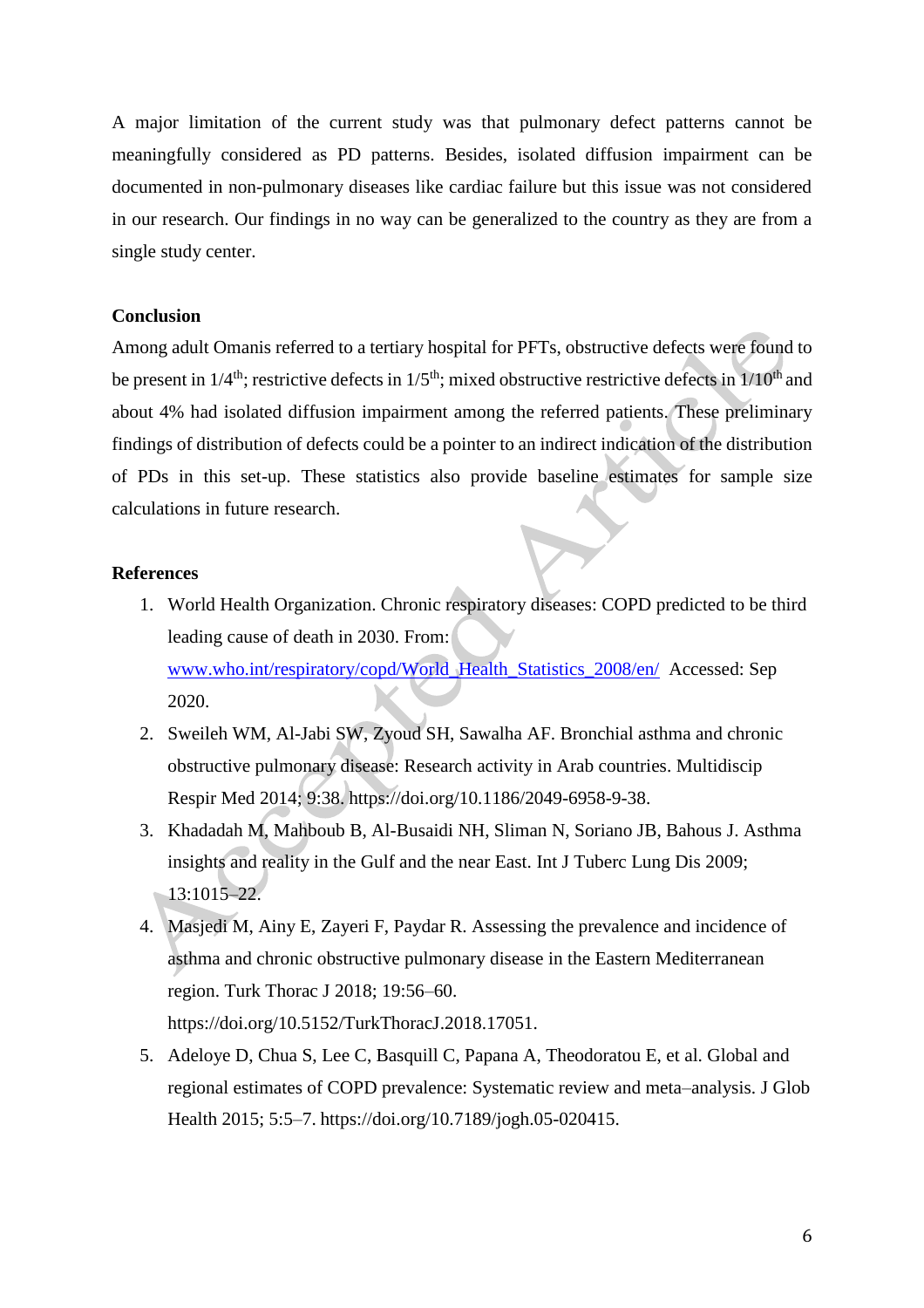- 6. Pellegrino R, Viegi G, Brusasco V, Crapo RO, Burgos F, Casaburi R, et al. Interpretative strategies for lung function tests. Eur Respir J 2005; 26:948–68. https://doi.org/10.1183/09031936.05.00035205.
- 7. Ranu H, Wilde M, Madden B. Pulmonary function tests. Ulster Med J 2011; 80:84– 90.
- 8. Husain AN. Lung. In: Kumar V, Abbas AK, Aster JC (Eds). Robbins Basic Pathology, 9th ed. Philadelphia, Pennsylvania, USA: Saunders, 2012. Pp. 462–3.
- 9. Al Busaidi Nasser, Habibulla, Zulfikar, Bhatnagar Malvika, Al Lawati Nabil, Al-Mahrouqi Yaqoub. (2015). The Burden of Asthma in Oman. Sultan Qaboos University medical journal. 15. e184-90.
- 10. Al-Rawas O. Abstract: Respiratory disorders in Oman. In: Oman Thoracic Conference 2013: The Oman Respiratory Society and Sultan Qaboos University. Sultan Qaboos Univ Med J 2014; 14:417.
- 11. Scholes S, Moody A, Mindell JS. Estimating population prevalence of potential airflow obstruction using different spirometric criteria: A pooled cross-sectional analysis of persons aged 40-95 years in England and Wales. BMJ 2014; 4:e005685. https://doi.org/10.1136/bmjopen-2014-005685.
- 12. Alzaabi A, Toor S, Saleem MI. Review of COPD in Middle East and Gulf countries. Med Res Arch 2019; 7:1–13.
- 13. Al-Busaidi N, Soriano JB. Asthma control in Oman: National results within the Asthma Insights and Reality in the Gulf and the Near East (AIRGNE) study. Sultan Qaboos Univ Med J 2011; 11:45–51.
- 14. To T, Stanojevic S, Moores G, Gershon AS, Bateman ED, Cruz AA, et al. Global asthma prevalence in adults: Findings from the cross-sectional World Health Survey. BMC Public Health 2011; 12:204. https://doi.org/10.1186/1471-2458-12-204.
- 15. Waness Abdelkarim, El-Sameed Yaser, Mahboub Bassam, Noshi Mohamed, Jahdali Hamdan ,Vats Mayank ,Mehta Atul. (2011). Respiratory disorders in the Middle East: A review. Respirology (Carlton, Vic.). 16. 755-66. 10.1111/j.1440-1843.2011.01988.x.
- 16. Jayakrishnan B, Al-Busaidi N, Al-Lawati A, George J, Al-Rawas OA, Al-Mahrouqi Y, Al-Lawati N. Clinical features of Sarcoidosis in Oman: A report from the Middle East region. Sarcoidosis Vasc Diffuse Lung Dis. 2016 Oct 7;33(3):201-208. PMID: 27758984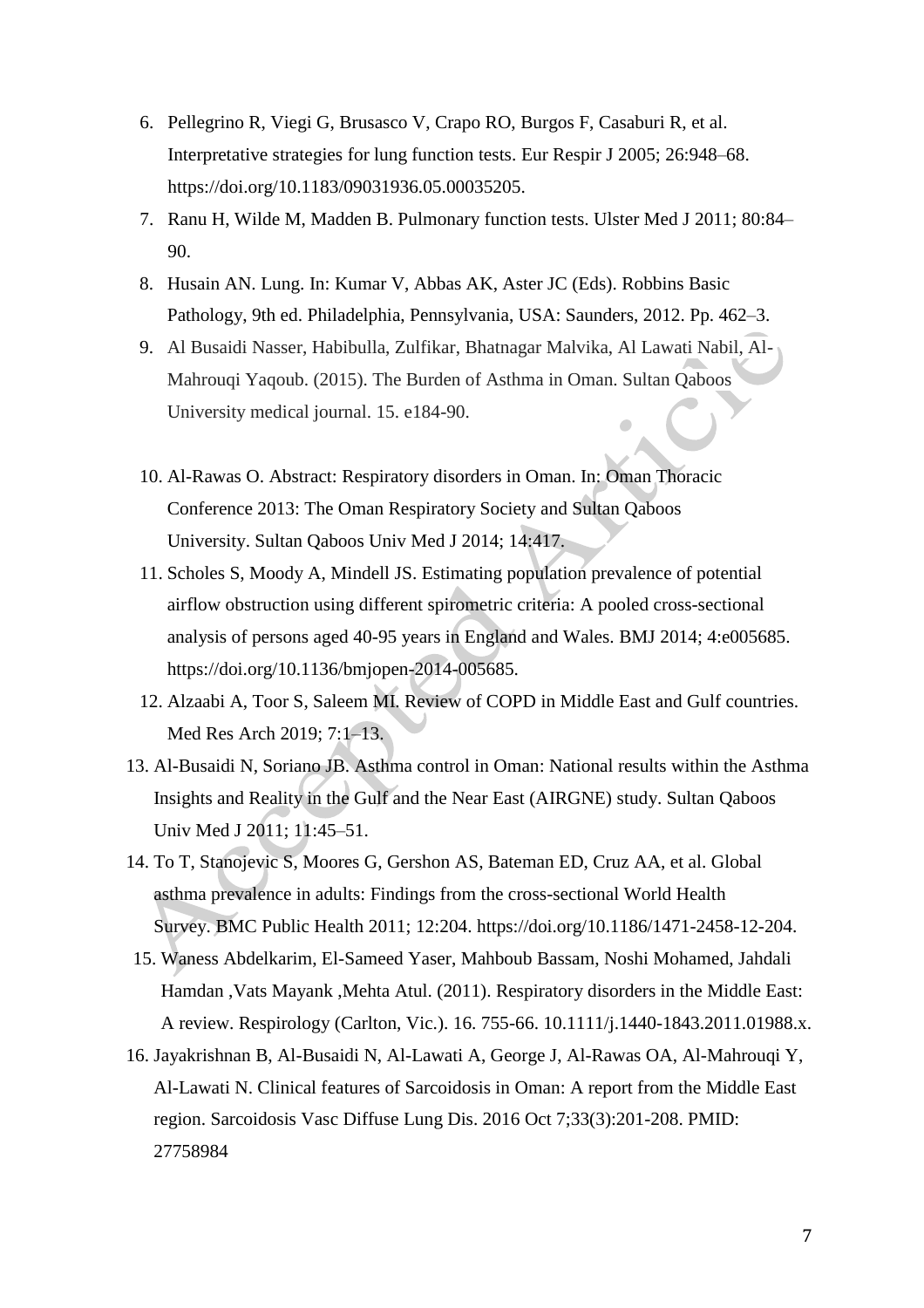**Table 1:** Baseline characteristics of adult Omani patients referred for pulmonary function tests to a tertiary hospital  $(N = 1,118)$ 

| <b>Characteristic</b>                     |                  | P value          |                  |         |
|-------------------------------------------|------------------|------------------|------------------|---------|
|                                           | <b>Total</b>     | <b>Male</b>      | <b>Female</b>    |         |
|                                           |                  | $(n = 513)$      | $(n = 605)$      |         |
| Mean age in years $\pm$ SD                | $47.11 \pm 18.1$ | $46.57 \pm 18.8$ | $47.57 \pm 17.5$ | 0.007   |
| Mean BMI in $\text{kg/m}^2 \pm \text{SD}$ |                  | $26.95 \pm 7.2$  | $30.64 \pm 8.80$ | < 0.001 |
| <b>Type of PFT performed</b>              |                  |                  |                  | 0.061   |
| <b>Baseline spirometry</b>                | 107(9.6)         | 39 (36.4)        | 68 (63.6)        |         |
| Spirometry with reversibility             | 411 (36.8)       | 179(43.6)        | 232(56.4)        |         |
| Baseline full lung function testing       | 268 (24)         | 131 (48.9)       | 137(51.1)        |         |
| Full lung function testing with           | 332 (29.7)       | 164(49.4)        | 168(50.6)        |         |
| reversibility                             |                  |                  |                  |         |
| <b>Referring hospital</b>                 |                  |                  |                  | 0.001   |
| National tertiary hospital                | 854 (76.4)       | 356(41.7)        | 498(58.3)        |         |
| Other hospitals or health centres         | 264(23.6)        | 157(59.5)        | 107(40.5)        |         |
| <b>Referring specialty</b>                |                  |                  |                  | 0.002   |
| Pulmonary medicine                        | 586 (52.4)       | 243(41.5)        | 343(58.5)        |         |
| Other*                                    | 532 (47.6)       | 270(50.8)        | 262(49.2)        |         |

*SD = standard deviation; BMI = body mass index; PFT = pulmonary function test.\*Including cardiology, internal medicine, haematology, oncology, rheumatology, immunology, surgery and family medicine specialties.*

Table 2: Outcomes of various types of pulmonary function tests among adult Omani patients referred to a tertiary hospital ( $N = 1,064$ )\*

| <b>Outcome</b>        | Type of PFT performed,      |                   |                      |                               |            |  |  |  |
|-----------------------|-----------------------------|-------------------|----------------------|-------------------------------|------------|--|--|--|
|                       | $n\left(\frac{0}{0}\right)$ |                   |                      |                               |            |  |  |  |
|                       | <b>Baseline</b>             | <b>Spirometry</b> | <b>Baseline full</b> | <b>Full lung</b>              |            |  |  |  |
|                       | spirometry                  | with              | lung function        | function                      |            |  |  |  |
|                       |                             | reversibility     | testing              | testing with<br>reversibility |            |  |  |  |
| Normal findings       | 66 (15.5)                   | 136 (32)          | 140 (32.9)           | 83 (19.5)                     | 425 (39.9) |  |  |  |
| Obstructive PD        | 2(0.7)                      | 136 (48.9)        | 15(5.4)              | 125(45)                       | 278(26.1)  |  |  |  |
| <b>Restrictive PD</b> | 31(14.8)                    | 51(24.4)          | 67(32.1)             | 60(28.7)                      | 209(19.6)  |  |  |  |
| Combined              | 3(2.7)                      | 61(54)            | 7(6.2)               | 42(37.2)                      | 113(10.6)  |  |  |  |
| obstructive/          |                             |                   |                      |                               |            |  |  |  |
| restrictive PD        |                             |                   |                      |                               |            |  |  |  |
| <b>Diffusion</b>      | N/A                         | N/A               | 25(64.1)             | 14(35.9)                      | 39(3.9)    |  |  |  |
| impairment            |                             |                   |                      |                               |            |  |  |  |

*PFT = pulmonary function test*; *PD = pulmonary disease; N/A = not applicable*. *\*Excluding* 

*patients with inconclusive findings.*